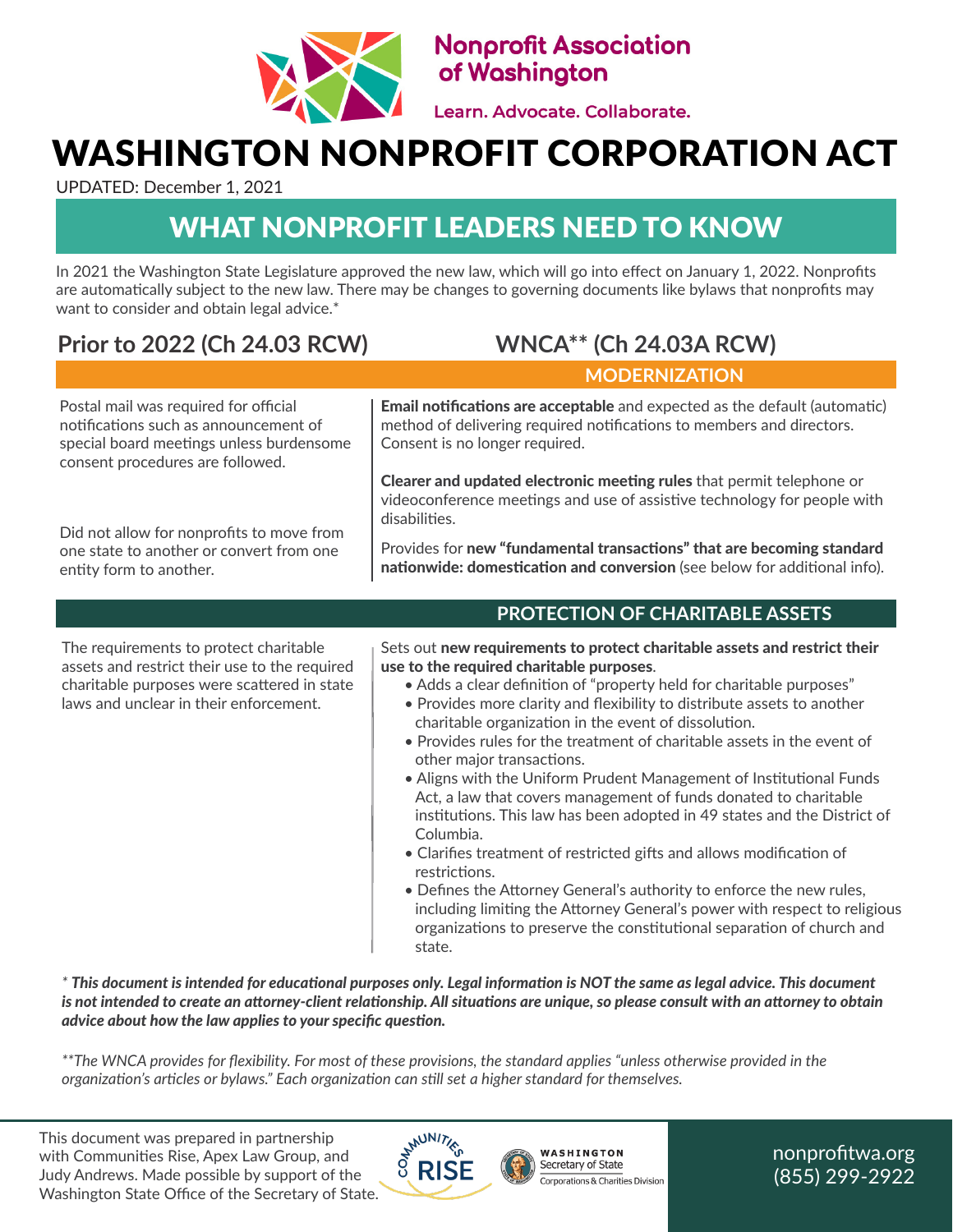

**Nonprofit Association<br>of Washington** 

Learn. Advocate. Collaborate.

# WASHINGTON NONPROFIT CORPORATION ACT

**Prior to 2022 (Ch 24.03 RCW) WNCA\*\* (Ch 24.03A RCW)**

| FIRE TO ZUZZ (CITZT. UJ KU VV)                                           | WINCA ICHZ7.00ARCWI                                                                                                                                                                                                                                                                                                                                                                                                                                                                                                                                                                                                                                                                                                                   |
|--------------------------------------------------------------------------|---------------------------------------------------------------------------------------------------------------------------------------------------------------------------------------------------------------------------------------------------------------------------------------------------------------------------------------------------------------------------------------------------------------------------------------------------------------------------------------------------------------------------------------------------------------------------------------------------------------------------------------------------------------------------------------------------------------------------------------|
|                                                                          | PROTECTION OF CHARITABLE ASSETS                                                                                                                                                                                                                                                                                                                                                                                                                                                                                                                                                                                                                                                                                                       |
| \$10 annual registration fee.                                            | Increased annual registration fee to provide resources for both educating<br>nonprofits regarding their legal obligations and enforcement by the Attorney<br>General's office. \$20 for nonprofits with revenues less than \$500K/year;<br>\$60 for those with revenues more than \$500K/year.                                                                                                                                                                                                                                                                                                                                                                                                                                        |
|                                                                          | <b>MEMBERSHIP</b>                                                                                                                                                                                                                                                                                                                                                                                                                                                                                                                                                                                                                                                                                                                     |
| Unclear, incomplete guidance for<br>corporations with voting membership. | Clearer definition of a membership corporation with a more comprehensive<br>set of rules for such corporations. These provisions apply to corporations<br>that provide in their articles or bylaws for members who elect the board<br>of directors or vote on one or more fundamental transactions of the<br>corporation, including<br>• Rules for admission and termination of members.<br>• Requirement for at least one member meeting per fiscal year.<br>• Default quorum and voting rules.                                                                                                                                                                                                                                      |
|                                                                          | <b>GOVERNANCE</b>                                                                                                                                                                                                                                                                                                                                                                                                                                                                                                                                                                                                                                                                                                                     |
|                                                                          | Clearer provisions and updated language related to board governance.<br>• Distinguishes between directors of a nonprofit corporation and<br>trustees of a trust.<br>• Clearly states requirements for board size, officers.<br>. Provides default terms of one-year, default quorum and voting rules,<br>and provisions for removal of directors and officers.<br>• Allows for use of remote communication methods.<br>• Defines a board committee as a board-created committee with board-<br>delegated power, and limits voting members to board members. Other<br>committees created by the Board that include non-board members are<br>permitted and technically advisory.<br>· Provides rules to resolve a conflict of interest. |

*\* This document is intended for educational purposes only. Legal information is NOT the same as legal advice. This document is not intended to create an attorney-client relationship. All situations are unique, so please consult with an attorney to obtain advice about how the law applies to your specific question.*

*\*\*The WNCA provides for flexibility. For most of these provisions, the standard applies "unless otherwise provided in the organization's articles or bylaws." Each organization can still set a higher standard for themselves.*

#### UPDATED: December 1, 2021

This document was prepared in partnership with Communities Rise, Apex Law Group, and Judy Andrews. Made possible by support of the Washington State Office of the Secretary of State.



WASHINGTON Secretary of State Corporations & Charities Division nonprofitwa.org (855) 299-2922